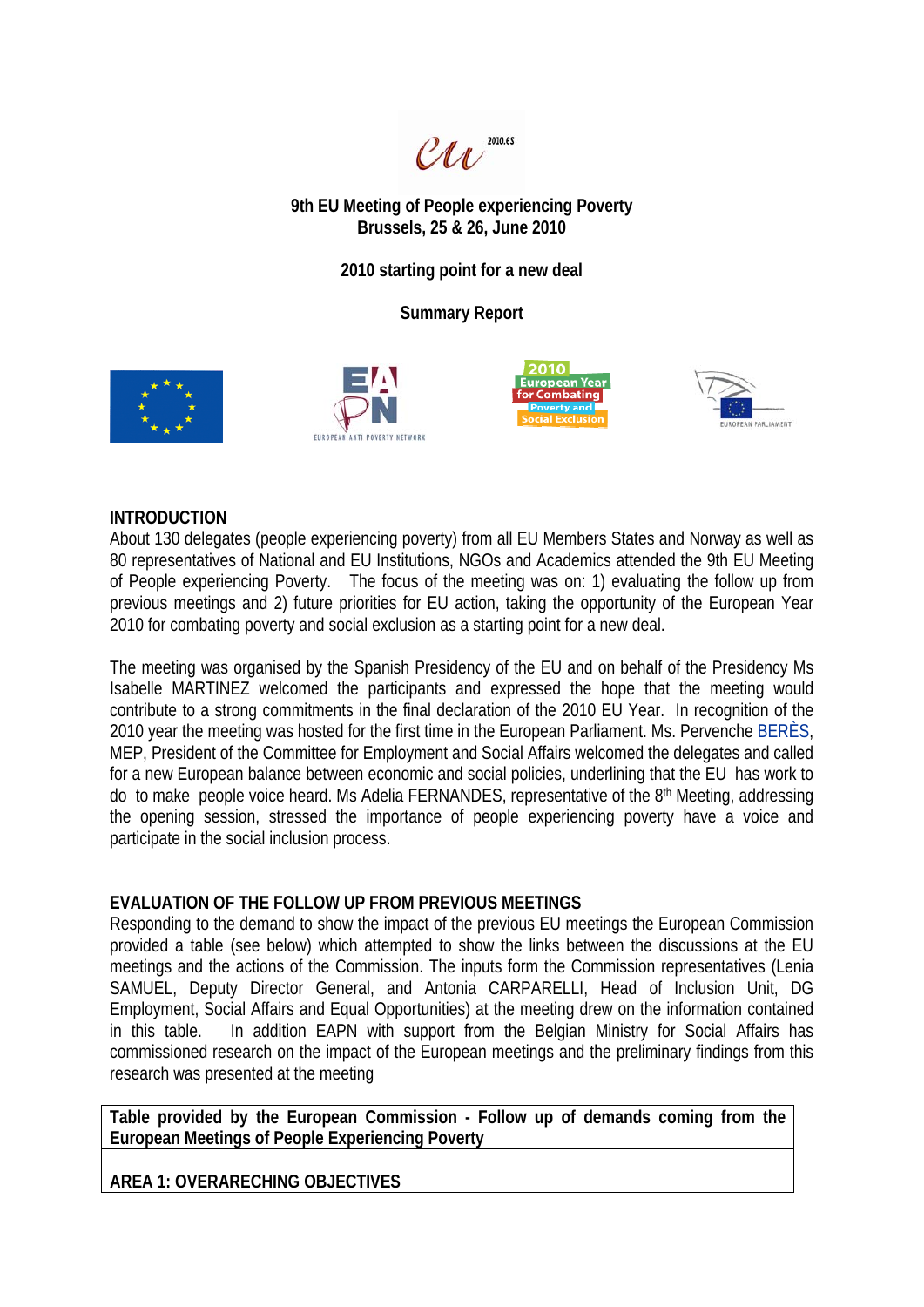| <b>Demands from the Meetings</b>                                          | <b>Commission Response</b>                                                                                                                                                                                                                                                                                              |
|---------------------------------------------------------------------------|-------------------------------------------------------------------------------------------------------------------------------------------------------------------------------------------------------------------------------------------------------------------------------------------------------------------------|
| Reduce the gap between economic and<br>social policies                    | EUROPE 2020; headline poverty reduction target, new<br>social guideline to ensure follow up.                                                                                                                                                                                                                            |
| Child<br>Priority on Active<br>Inclusion,<br>poverty, migrants            | These issues have been followed up and further follow<br>up is planned in the Commission's work programme.                                                                                                                                                                                                              |
| Media involvement                                                         | The designation of 2010 as the Year to combat poverty<br>and social exclusion is intended to raise awareness and<br>involve the media.                                                                                                                                                                                  |
| <b>AREA 2: FINANCIAL INCLUSION</b>                                        |                                                                                                                                                                                                                                                                                                                         |
| <b>Demands from the Meetings</b>                                          | <b>Commission Response</b>                                                                                                                                                                                                                                                                                              |
| Micro-credit<br>schemes to<br>made<br>be<br>available                     | New micro-credit facility for young people and self-<br>employed partly funded through PROGRESS                                                                                                                                                                                                                         |
| Minimum income adequate to live in<br>dignity                             | • 2008 Active Inclusion Recommendation includes this<br>demand<br>• Follow-up report on adequacy of minimum income<br>schemes in Member States<br>• European Parliament Report supporting<br>minimum<br>income schemes above poverty threshold<br>· Priority under 2010 Round Table and informal<br>ministerial meeting |
| AREA 3: HOUSING EXCLUSION AND HOMELESSNESS                                |                                                                                                                                                                                                                                                                                                                         |
| Homelessness should be a key focus for<br>action                          | 2009 Thematic year on homelessness - results in 2010<br>Joint Report                                                                                                                                                                                                                                                    |
| Funds                                                                     | Housing should be a focus of Structural   Enhanced use of Structural Funds for improving housing<br>stock agreed                                                                                                                                                                                                        |
| <b>AREA 4: SERVICES</b>                                                   |                                                                                                                                                                                                                                                                                                                         |
| Universal right to access social services                                 | Identified as the Third pillar of Active Inclusion                                                                                                                                                                                                                                                                      |
| Access to affordable and quality health<br>care for all                   | Commission Communication on health inequalities                                                                                                                                                                                                                                                                         |
| Equal opportunities in education                                          | EUROPE 2020: headline target for reducing early<br>school drop-out; Youth on the Move Flagship initiative                                                                                                                                                                                                               |
| Affordable access to energy and other<br>basic services                   | EU Energy Package includes focus on energy poverty                                                                                                                                                                                                                                                                      |
| <b>AREA 5: PARTICIPATION</b>                                              |                                                                                                                                                                                                                                                                                                                         |
| Participation must be regular and be<br>given formal status and structure | Key priority under the EU Platform on poverty and social<br>exclusion                                                                                                                                                                                                                                                   |
| Dialogue at all levels                                                    | EU Platform on poverty and social exclusion to enhance<br>further involvement and participation of all stakeholders                                                                                                                                                                                                     |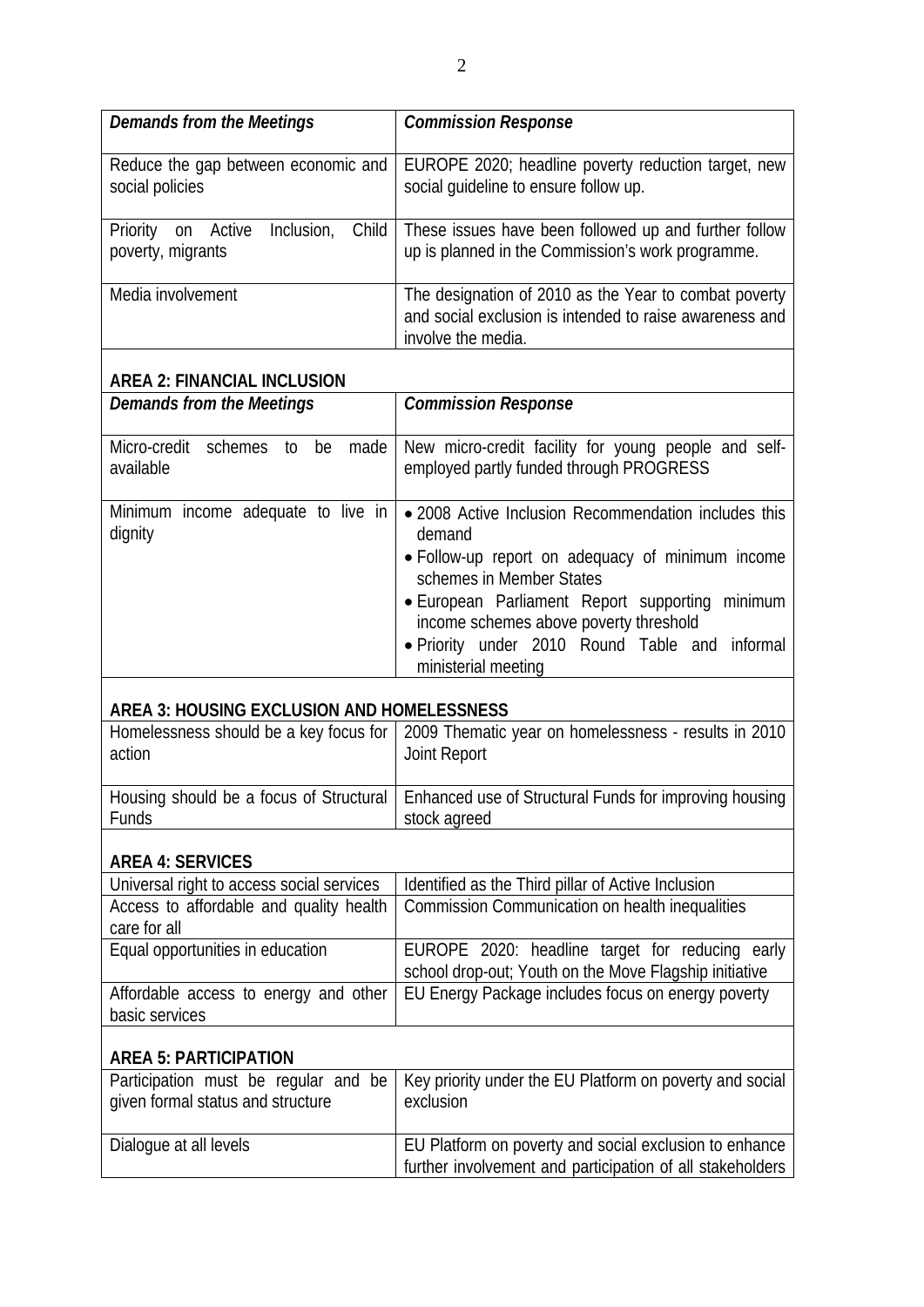|                                         | established under social OMC                                                         |
|-----------------------------------------|--------------------------------------------------------------------------------------|
|                                         | Participation of people experiencing   Key objective of social OMC; EY2010 and to be |
| poverty                                 | enhanced under the EU Platform on poverty and social<br>exclusion                    |
| Indicators for monitoring participation | Commission supported study on the involvement of<br>stakeholders just finalised      |

Ms. Danielle DIERCKX, University of Antwerp -Belgium- reported that the purpose of the research is to address the following questions.

A. What is the impact on people experiencing poverty?

- B. What is the impact on civil society actors / institutions?
- C. What is the impact on poverty policies? (EU + national level)
- D. How is the participation in the meetings evaluated?

The first results show that the evaluation of participation in the meetings itself was very positive with every question scored 75% or more satisfaction rates. However on the impact of the meeting on policies, an interesting 'contradictory' result was observed. That is, 59% of the policy makers believe the meetings have had an impact on policies, but 78% of people experiencing poverty see little or no impact from the meetings on the development of policies.

The full results of this research will be available at the Social Inclusion Round Table (October 2010).

## **FUTURE PRIORITIES FOR EU ACTION**

The workshops provided the opportunity to reflect on the evaluation of the impact of the meetings but the workshops primarily focussed on suggestions for future priorities. The delegates highlighted their priorities on cubes which were presented in the final plenary.

**Workshop report:** The rapporteur summarised the outcome of the workshops under the following 3 questions:

*What does poverty mean in the year 2010?* Although poverty is still denied, poverty is well a reality in 2010. Poverty can't be restricted to one element, but is a multidimensional phenomenon where all the aspects are connected. Access to decent housing can't be reached without an adequate income, which is also linked to health. To merge this complexity, a holistic approach is needed. But, people experiencing poverty are not a homogenous group and this diversity has to be taken into account to conceive efficient strategies. In order to surround this complexity, too large definition has to be avoided as well as to restricted indicators, avoiding limiting the indicators to the economic growth but taking all the social protection into account.

*Who is willing to fight poverty?* Decision makers have to stress the visibility of their actions as well as to integrate the affected persons in their conception, their application and their evaluation. Participation of people experiencing poverty has to become the core of political actions and strategies, in a process where decision makers are accountable for their decisions. At the beginning, participation could more easily be implemented at the local level, reaching after the different power levels up to the EU level. Contributing to the growth of people experiencing poverty, in order to be efficient, participation has to cross a real and responsible political will. Delegates and decisions makers regretted the still large gap between theory and realities. Despite rights are in the laws, they are not always respected nor applied.

*How should we fight poverty?* Existing instruments, policies and laws should be better used (Fundamental rights charter, European funds…) in order to reduce/suppress the gap between